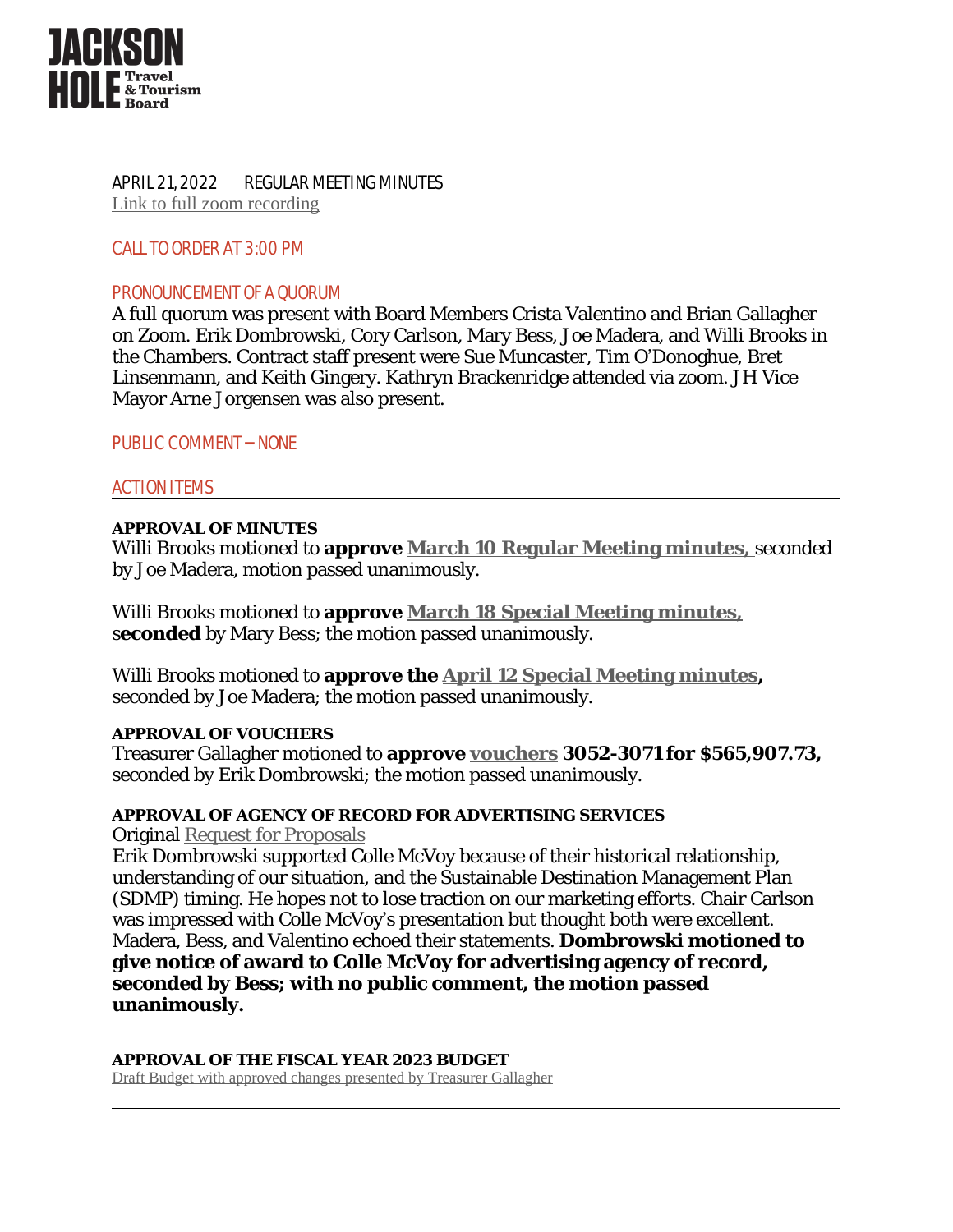Re: Revenue:

 Tax collections for FY 2022 to date were approx. 50% and were fractured into the revenue projections for FY 2023. The JHTTB will end FY 2022 with approx. 6 million dollars in reserves.

Re: Visitor Services/Chamber:

- Board discussed potentially adding funding for ambassadors on the Town Square, and Gallagher said that could be taken out later from reserves.
- Gallagher stated that almost \$80,000 was added to Destination Marketing/Tradeshows to support the Chamber's plans to attend more international shows.

Re: Contract Advertising and Education:

 Historically this "bucket" was focused on demand marketing. Gallagher asked the Board to justify the 2.2 million dollars in this bucket. Dombrowski and Carlson said their understanding was that this was moving toward "management." Gallagher challenged the Board to determine what data would inform when to "market" versus when to "manage" or "educate." Carlson reminded the Board that increased funds have a lot to do with Average Daily Rate, not necessarily volume. The discussion was tabled regarding what will inform marketing decisions in the future? Valentino asked about "locals launch," which was clarified as intended for local workshops. Valentino asked about how to better reach out to the immigrant community. Gallagher explained that this bucket is for our agency of record versus local marketing, another line item.

Re: Tourism Master Plan (SDMP):

 Crista Valentino asked the Board to increase the proposed amount allocated due to steering committee feedback that the timeline needed to be extended as the scope is expanding due to community engagement and data collection. Mary Bess stated she felt the project was underestimated; \$ 50,000 additional was added to the draft budget. The future of the Sustainability Director position was also unclear. The group added \$100,000 to unallocated funds to bring the total to \$125,000.

Re: Local Marketing Partnerships:

• Gallagher reminded the group that \$1M (\$750,000 for FY 23; \$250,000 FY 22) allocated to Friends of the Bridger Teton brought this line up 4-fold.

Re: Community Event Sponsorships:

 Budget was doubled from \$400,000 to \$800,000. The Million Dollar Music Festival did not re-apply for sponsorship.

Re: General and Administrative:

The new budget allows for additional administration assistance and office space.

Re: Website Design and Development:

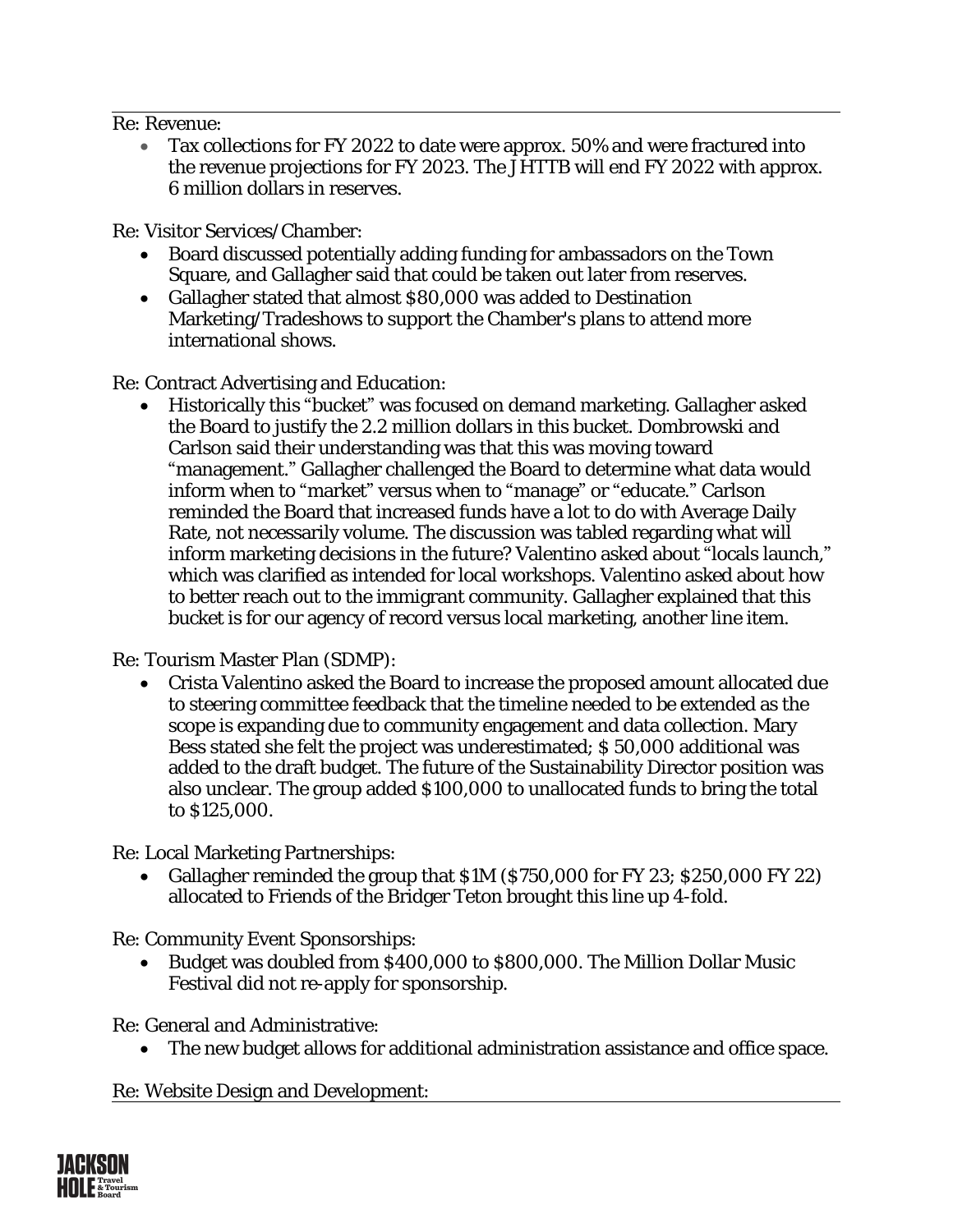The proposed funding was dialed back from \$500,000 to \$400,000 based on the Board discussions at the Board Retreat in March.

Re: Reserves:

 $\bullet$  \$400,000 reflects the same % of the total as previous budgets.

The draft budget reflects \$400,000 in unallocated funds, spending close to \$1.7 million more than FY 22, and leaves \$4.2-\$3.8 million in reserves based on projected revenue. **Gallagher motioned to approve the FY 2023 Budget as presented, allowing the board to spend \$7,774,148 or \$8.174,148, including 400,000 in unallocated reserves pending approval of the JIM for final approval, seconded by Dombrowski. With no public comment, the motion passed unanimously.**

# **BEING WILD JACKSON HOLE PROPOSAL**

[Being Wild Proposal](https://www.tetoncountywy.gov/DocumentCenter/View/21894/Being-Wild-Jackson-Hole-FY-2023) was presented by Renee Seidler – to view the presentation go to 1:03:30 on the [recorded meeting.](https://zoom.us/rec/play/uDQ7vECK14L7f4ji2ZmM1nY5hR37RYYYNjxHYsaFcqJTaP4BA4YOJEZCzN7H3_BvqDi9-Dy7unVu1ItH.h8bAnkLgAuqb9AcG?autoplay=true) Carlson asked about the JHTTB's access to content via Libris Library, and Seidler confirmed that assets would be made available. Joe Madera asked about the success of QR codes. Joe Madera asked how this differed from the Friends of Bridger Teton award, and Carlson stated they were complimentarily or different. With clarity on a few budget items and Renee's update on visitor engagement and paid and earned media opportunities**. Willi Brooks motioned to approve \$84,150 for the Being Wild JH proposal, which Dombrowski seconded; with no public comment, the motion passed unanimously.**

# **RPF for Website Development**

#### [Draft proposal](https://www.tetoncountywy.gov/AgendaCenter/4-Jackson-Hole-Lodging-Tax-13/?#_04212022-1870)

Dombrowski presented the proposal for Web Development which was identified as a priority at the March Board retreat, and confirmed the Agency of Record would work with the developer. **Dombrowski motioned to approve the RFP pending funding approval from the JIM, seconded by Gallagher.** Discussion over hosting and updates ensued. **With no public comment, the motion passed unanimously**.

#### COMMITTEE REPORTS

# **Sustainability Committee**

Valentino updated the board that the Resident Sentiment Survey had 4777 responses (18 on the Spanish language survey). She is concerned about Hispanic participation and will update the Board when a proposal is outlined. The Situation Analysis Report will arrive on May 15, the Survey results on May 31, and the next site visit is from May 31- June 3. The steering committee reports they feel crunched analyzing the information and findings, and the Board should expect to be presented with an expanded scope of work later.

# **Events Committee**

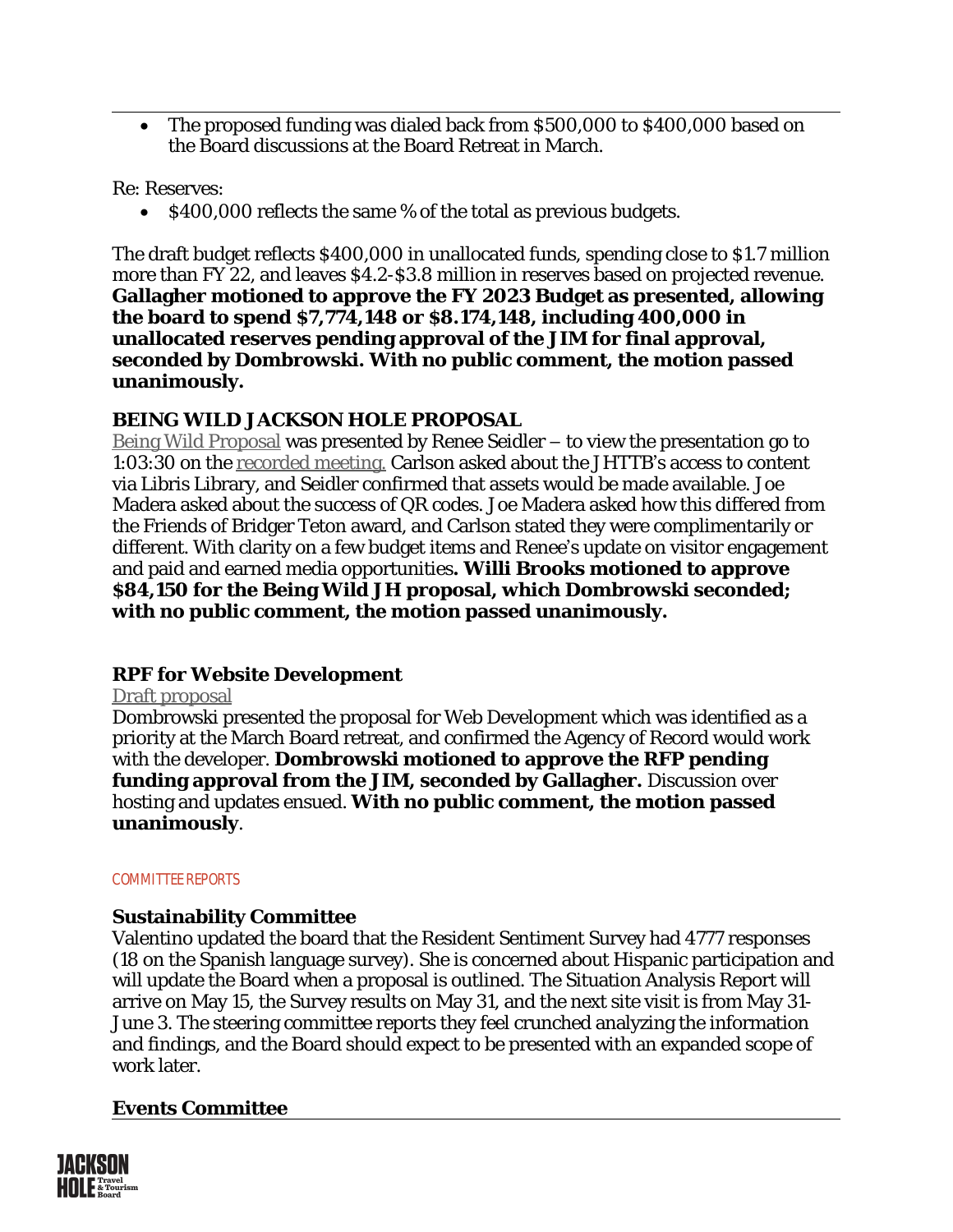- Carter Cox presented a [10-minute Recap from Natural Selection Tour](https://www.tetoncountywy.gov/DocumentCenter/View/22134/Natural-Selection-_JHTTB_Recap_42122) (1:45 on [the recording.](https://www.tetoncountywy.gov/DocumentCenter/View/22134/Natural-Selection-_JHTTB_Recap_42122)
- [Willi Brooks said the Event](https://www.tetoncountywy.gov/DocumentCenter/View/22134/Natural-Selection-_JHTTB_Recap_42122)'s Sponsorship Proposal [would be presented at the](https://www.tetoncountywy.gov/DocumentCenter/View/22134/Natural-Selection-_JHTTB_Recap_42122)  [Board meeting in May.](https://www.tetoncountywy.gov/DocumentCenter/View/22134/Natural-Selection-_JHTTB_Recap_42122)

# **[Marketing Committee](https://www.tetoncountywy.gov/DocumentCenter/View/22134/Natural-Selection-_JHTTB_Recap_42122)**

### [MATTERS FOR BOARD AND CONSULTANT: NONE](https://www.tetoncountywy.gov/DocumentCenter/View/22134/Natural-Selection-_JHTTB_Recap_42122)

[Crista Valentino will not be at the May Board meeting, and neither is Brian Gallagher.](https://www.tetoncountywy.gov/DocumentCenter/View/22134/Natural-Selection-_JHTTB_Recap_42122)

[ED Kathryn Brackenridge updated the Board that there are several media requests and](https://www.tetoncountywy.gov/DocumentCenter/View/22134/Natural-Selection-_JHTTB_Recap_42122)  [community requests for information on the SDMP messaging and asked the Board to](https://www.tetoncountywy.gov/DocumentCenter/View/22134/Natural-Selection-_JHTTB_Recap_42122)  [establish a formal process for determining an official spokesperson\(s\) on this and other](https://www.tetoncountywy.gov/DocumentCenter/View/22134/Natural-Selection-_JHTTB_Recap_42122)  [topics.](https://www.tetoncountywy.gov/DocumentCenter/View/22134/Natural-Selection-_JHTTB_Recap_42122) 

## [ADJOURN: 4:59 pm](https://www.tetoncountywy.gov/DocumentCenter/View/22134/Natural-Selection-_JHTTB_Recap_42122)

| Respectfully Submitted: Willi Brooks, |  |
|---------------------------------------|--|
|---------------------------------------|--|

Secretary

Date Approved by the Board May 12, 2022, as evidenced by the Chairman's signature below and attested to by the Board Secretary:

Attested: Cory Carlson, Chair Date  $5/12/202$ 

Willi Brooks, Secretary Um Br

Date S